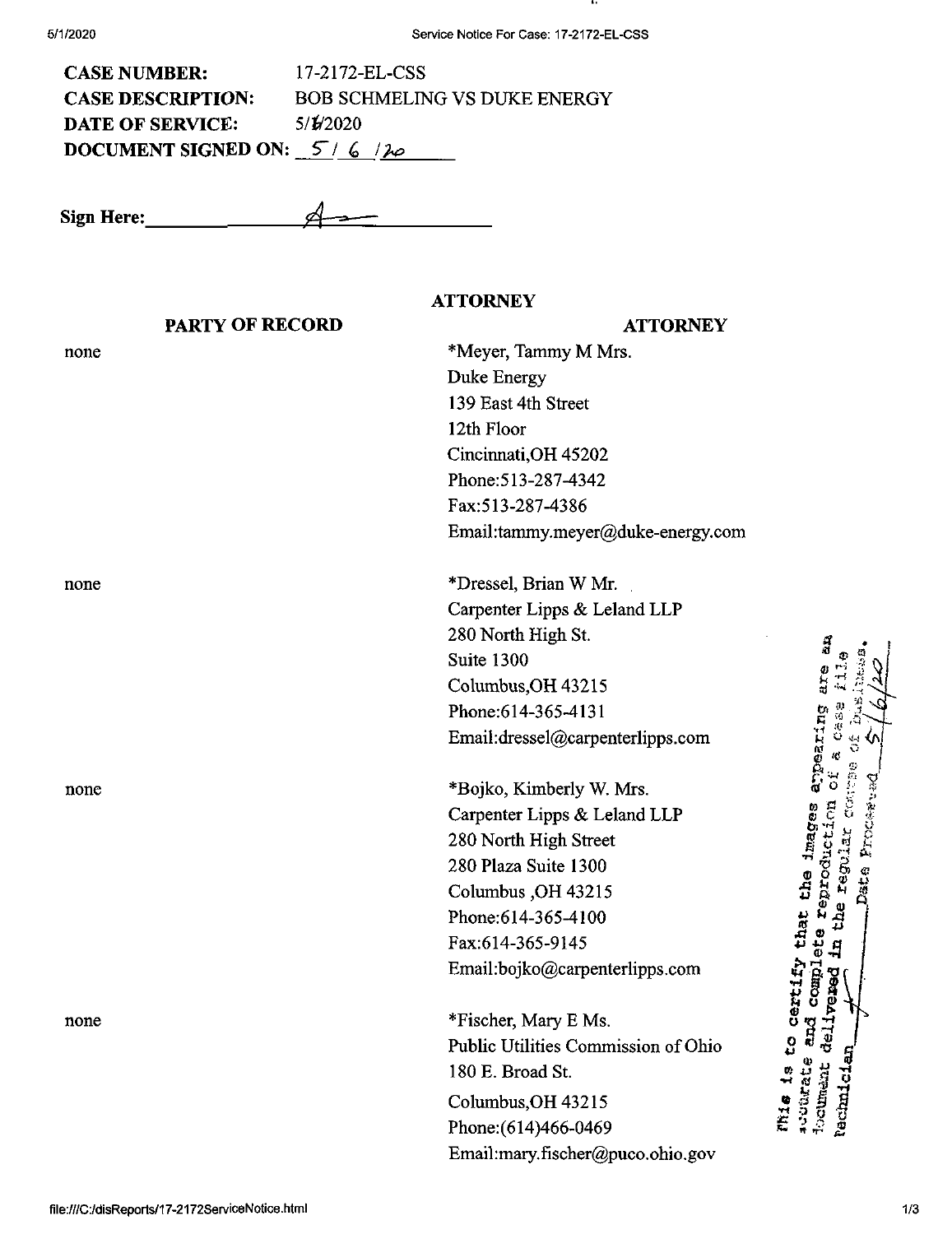| 5/1/2020 | Service Notice For Case: 17-2172-EL-CSS |
|----------|-----------------------------------------|
| none     | *King, Kelli C                          |
|          | <b>PUCO</b>                             |
|          | 180 E. Broad St.                        |
|          | Columbus, OH 43215                      |
|          | Phone: (614) 466-0461                   |
|          | Email:Kelli.King@puco.ohio.gov          |
| none     | *Olive, Emily Ms.                       |
|          | Duke Energy Ohio                        |
|          | 155 East Broad Street                   |
|          | 20th Floor                              |
|          | Columbus, OH 43215                      |
|          | Phone: (614) 222-1345                   |
|          | Email:emily.olive@duke-energy.com       |
| none     | *Gates, Debbie L Mrs.                   |
|          | Duke Energy                             |
|          | 139 East Fourth Street                  |
|          | 1303-Main                               |
|          | Cincinanti, OH 45201                    |
|          | Phone: 513-287-4332                     |
|          | Fax:513-287-4385                        |
|          | Email:debbie.gates@duke-energy.com      |
| none     | *Vaysman, Larisa Ms.                    |
|          | Duke Energy                             |
|          | 139 East Fourth Street, 13th floor      |
|          | Cincinnati, OH 45202                    |
|          | Phone: 513-287-4010                     |
|          | Fax:513-287-4385                        |
|          |                                         |

## **COMPLAINANT**

**RESPONDENT**

## **ATTORNEY**

**PARTY OF RECORD** SCHMELING, ROBERT 12133 HEATHERTREE CT CINCINNATI ,OH 45249

NONE '

**PARTY OF RECORD**

**ATTORNEY**

 $\epsilon$